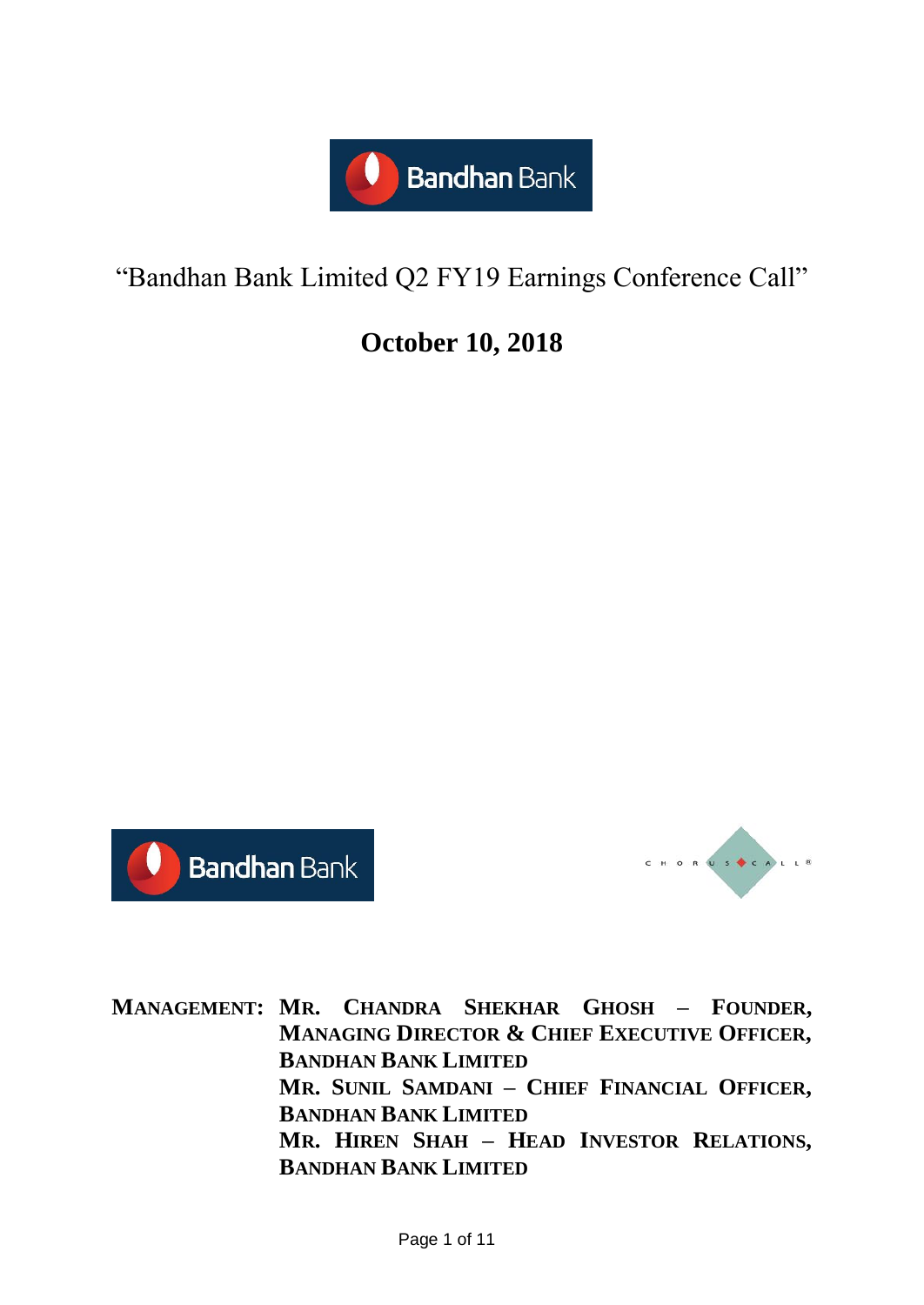- **Moderator:** Ladies and gentlemen, good day and welcome to the Bandhan Bank Limited Q2 FY19 Earnings Conference Call. As a reminder, all participant lines will be in the listen-only mode and there will be an opportunity for you to ask questions after the presentation concludes. Should you need assistance during the conference call, please signal an operator by pressing '\*' then '0' on your touchtone phone. Please note that this conference is being recorded. I now hand the conference over to Mr. Hiren Shah. Thank you and over to you, sir.
- **Hiren Shah**: Thank you, Stanford. Good evening, friends and welcome to the earnings conference call to discuss company's performance for second quarter ending September 2018. To discuss the same in detail, I have got with me Bank's Founder and Managing Director  $\&$  CEO – Mr. Chandra Shekhar Ghosh and I have also got Mr. Sunil Samdani -- the Chief Financial Officer of the Bank. I request Chandra Shekhar Ghosh sir to give his views and vision for company's performance and the way forward for the Bank. Sir, over to you, please.
- **Chandra Shekhar Ghosh:** Thank you, Hiren. Good evening, all of you. I like to highlight some of the performance which have been done by bank in the last quarter, that is the second quarter of 2018-19. So, bank have done a profit of Rs.488 crores in the quarter second compared to the last year the same quarter Rs.331 crores, which is 47% the year-on-year growth of the profit. We have advances of the bank at Rs.33,373 crores which was a one year before the same quarter was at Rs.22,111 crores, that is advance growth has come 51%. The deposits are at Rs.32,959 crores and last year the same quarter closed at Rs.25,442 crores which is Rs.7,517 crores deposit increase from last year same quarter to this year's quarter, growth has come for deposit is at 30%. Retail deposit out of total deposit is 82%, CASA is 36.94%, CA is 6.39% of the total deposit. NIM 10.30%, cost-toincome ratio has come down from the last year same quarter 35.06% to 33.18%. If I compare to the June quarter, which was 34.35% has come down to 33.18%. Return on asset 4.28%, return on equity 19.30%. Gross NPA is 1.29%, if we say that the last quarter means in the June 2018- 19 1.26%. Net NPA 0.69% which was at 0.64% in the last quarter, that means June 2018-19. We feel that NPA is more or less have been arrested. Our on-time repayment rate single one installment due today and how many of the customer given the minimum one installment that is 98.89%. Capital adequacy ratio 32.6% and credit deposit ratio is 96.86%. Our total banking outlets are 3,948, out of that 938 bank branches and 3,010 door step service centers. We have the 14.41 million customers, 7,70,000 new customers added in the last quarter, out of that the 2.8 lakh new customers added in the bank branches, 4.9 lakh customers added in the micro credit level. Now employee is 30,870 which was one year before 25,648. Net interest income is Rs.1,078 crores as on this quarter and which was in the last year the second quarter was Rs.694 crores which is 55% growth on NII and non-NII is Rs.230 crores which was one year before was Rs.223 crores, i.e. 3% growth. So these are the growth has come to the bank as on the completion of the second quarter of 2018-19.

So, we like to focus on our credit part. We are looking to continue the micro credit segment, whereas the micro credit portfolio, that means out of total advances is 87%, earlier one year before 88%. We are concerned on more focus about continuing our growth in a micro credit and simultaneously other opportunities we will like to continue in that way.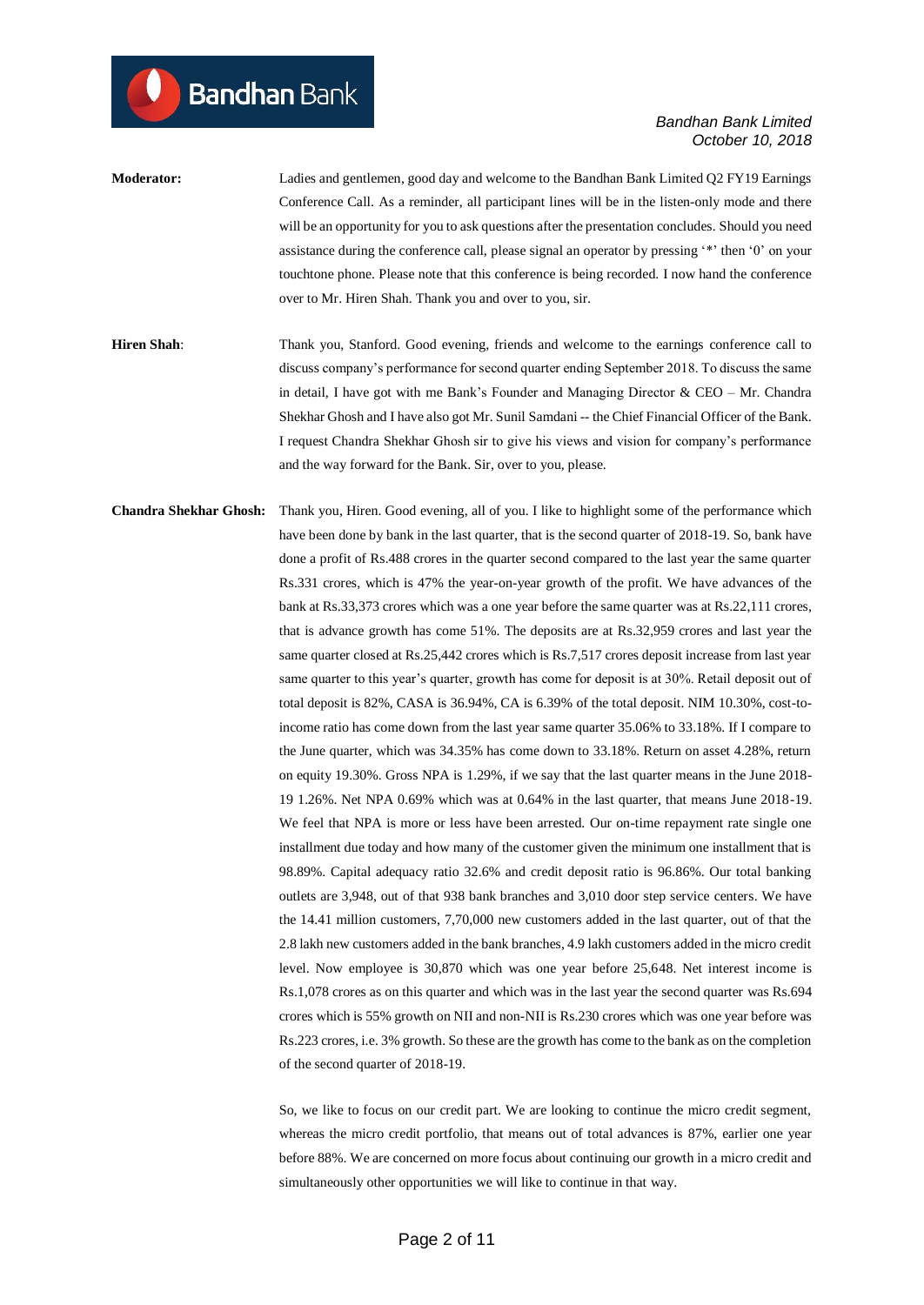So, thanks to all of you for patient listening. I hope that you have with some questions and our team will like to give the answer on that.

**Moderator:** Thank you very much sir. Ladies and gentlemen, we will now begin the question-and-answer session. We will take the first question from the line of Parag Jariwala from White Oak Capital. Please go ahead.

- **Parag Jariwala:** My question is if we look at the September '17, our loan book was around Rs.20,000-odd crores and by the end of F'18 which is like almost six months we have almost grown from 20,000- 30,000, but if we look at our first half performance of this year, the loans have grown from 30,000 to almost like 32,000 odd. So if I look at the last six months of last year versus first six months of this year, the numbers are on QoQ or half yearly basis is not very encouraging or probably the growth in the last year was very high in the second half. If you can throw some light where are the divergence, etc.,? Secondly, is it possible to grow in a similar way which we have grown in the last year especially for the second half?
- **Chandra Shekhar Ghosh:** No, if you see that you can understand on that, the last year that quarter we have disbursed the loan of Rs.7,944 crores and this year same period we have disbursed loan of Rs.11,181 crores, so decent growth is there, but point is that this is always the micro credit, is a seasonal growth, first quarter will be low, second quarter little bit better and then third quarter is up and fourth quarter is coming back. So this is always not in a one year or last two years, it is normally we see that in the trend of the micro credit sector.
- **Parag Jariwala:** Secondly, in terms of the Non-Micro finance growth, where do we see again the same trend will be observed like third and fourth quarter again is a busy credit season, so the growth will come on those side as well but if we look at let us say this year as well as the next year which is FY'20, where do you see the Non-Micro credit book as a proportion of total advances?
- **Sunil Samdani:** Q3 and Q4 typically is the high growth in terms of absolute amount of growth for microfinance business. So overall as percentage terms we see the non-micro asset share around current levels.
- **Parag Jariwala:** How do we record the sell-down which we do for the priority sector is the income recognition all upfront?
- **Sunil Samdani:** PSLC that we do, we amortize it over four quarters.
- **Moderator:** Thank you. We will take the next question from the line of Rahul Maheshwari from TCG Asset Management. Please go ahead.
- **Rahul Maheshwari:** I have two questions: First of all, what has led to such a strong NIM upbeat on the quarter on YoY basis because as in current quarter the cost of funds also increased, so can you give a scenario on how your cost of funds, your average SA rate and your NIMs have been moved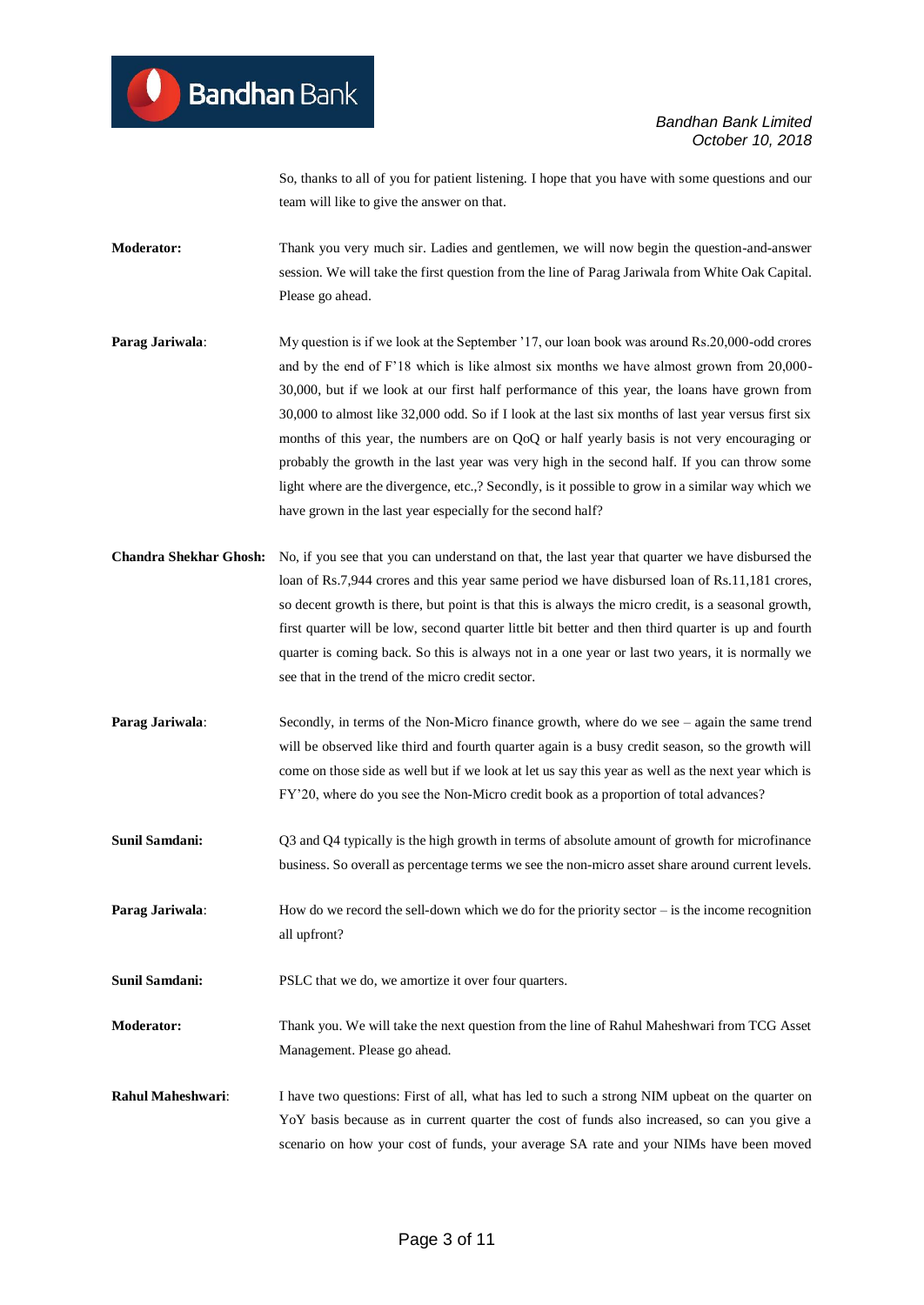down? Related to that, on overall basis the yield on advances is 15.4. What is your average yield on microfinance portfolio?

**Sunil Samdani:** The yield on Microfinance book is about 18.4%, the overall yield on advances is 17.5% and then there is a treasury book which generates 7.1%, overall blended yield on funds is about 15.3%. Current quarter. Our cost of funds has come down from 6.5 to 6.3 QoQ. Overall our spreads have improved to 9% from 8.3% in last year versus 8.9% first quarter. That is how we are able to maintain our NIMs at 10.3% QoQ

**Rahul Maheshwari:** Any guidance or any expectation that how the trajectory of cost of funds will be moving from here onwards, no doubt, you are with sufficient CAR and everything but in terms of the borrowings or something?

**Sunil Samdani:** It also depends on the market rate movement. So, depending on where the markets are moving our cost of funds should also move.

**Chandra Shekhar Ghosh:** This is one point. Second point, you see that this is a combination of some of the product. If you see the product of CASA, if it is an increase in CASA, and instead of CASA, if it is in CA increase, then automatically the cost of fund will be cut down. So in that sense if you see that our CASA has come up from the year-on-year basis from the last year same quarter 28.18% and now it is 36.94%, which is 37%, that is good amount of CASA helped us to see that. The same way CA is 1.34% have been increased from the last year to this year, it has helped us to reduce the cost of fund. So, this is a total combination on that way.

**Rahul Maheshwari**: Last question on IL&FS exposure. Still your credit cost guidance maintained at 1% which you earlier had and there any additional provision been provided for IL&FS specifically?

Sunil Samdani: Generally, we do not want to discuss names of individual entity.

**Rahul Maheshwari:** Do the credit cost guidance remain intact at 1%?

**Chandra Shekhar Ghosh:** If you see that our credit cost in the last year H1 1.5 and now it has come 0.9. So it is sometimes coming on that way. Always it lies I feel that 1 and 1.5 depend on the seasonality and we will try the best way to maintain the 1% because if you see that the Non-Micro credit, our portfolio only the 13% of the total book, so it does not that much impact to the book.

**Rahul Maheshwari**: In case if it increases from here onwards what would be the downside level…where it can go to if not 1% then?

**Sunil Samdani:** 20-30 basis points increase but, it all depends upon what is the position at that time.

**Moderator:** Thank you. We will take the next question from the line of Prakhar Agarwal from Edelweiss Securities. Please go ahead.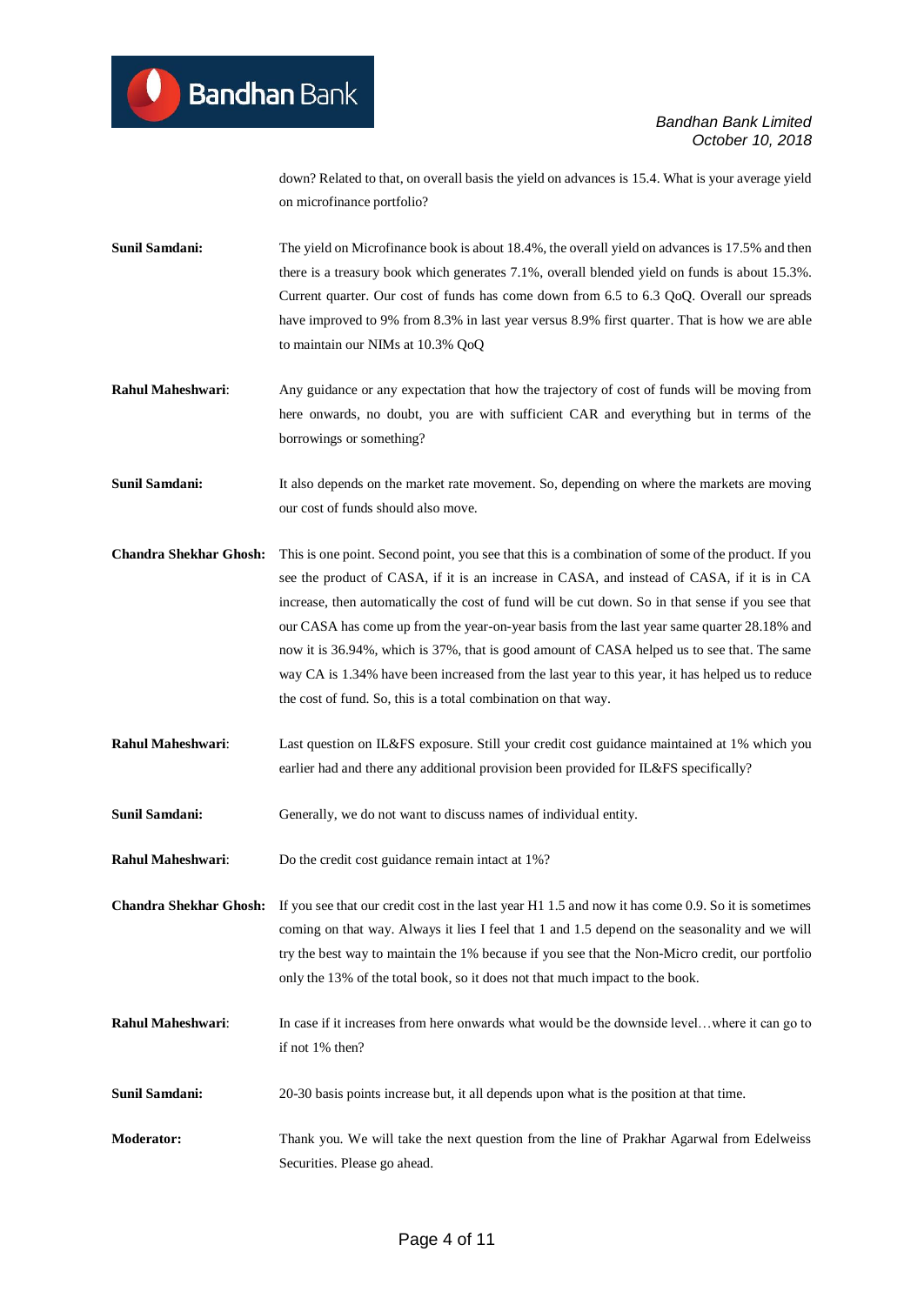$\bullet$ 

# *Bandhan Bank Limited October 10, 2018*

| Kunal:                        | This is Kunal over here. So firstly when we look at in terms of maybe this IL&FS, just want to<br>reinsure, whether any provisioning was made in this quarter, so there was nothing which was<br>provided towards it as its mentioned it's a standard asset, so nothing has been provided as of<br>now?                                                                   |
|-------------------------------|---------------------------------------------------------------------------------------------------------------------------------------------------------------------------------------------------------------------------------------------------------------------------------------------------------------------------------------------------------------------------|
| <b>Chandra Shekhar Ghosh:</b> | If you see that our provisioning norms as in micro credit, we are provisioning norms as per RBI<br>0.25%, we are provisioning 1% and Non-Micro credit as usual whatever the RBI prescribe, we<br>are 100% maintaining on that.                                                                                                                                            |
| Kunal:                        | Ok, So it will be as per RBI norms or maybe conservative. Secondly, in terms of this entire<br>amortization on MTM hit, so again this is also amortized over the period of four quarters, so<br>maybe this trend of say 37, 38-odd crores, that would be there for another two quarters as well,<br>the way yields stand as of September?                                 |
| Sunil Samdani:                | Q1 MTM loss was amortized over four quarters, Q2 we have not amortized, we have charged it<br>fully.                                                                                                                                                                                                                                                                      |
| Kunal:                        | So Q2 is fully charged? The only thing is like Q1 maybe whatever was the amount Rs.87-odd<br>crores that will be over the period of four quarters?                                                                                                                                                                                                                        |
| Sunil Samdani:                | Yes.                                                                                                                                                                                                                                                                                                                                                                      |
| Kunal:                        | But it should not be assumed that Rs.37 crores which is there in $Q2$ , that will be repeated in $Q3$ ,<br>Q4 as well?                                                                                                                                                                                                                                                    |
| Sunil Samdani:                | That depends on yield curve.                                                                                                                                                                                                                                                                                                                                              |
| Kunal:                        | Yes, but that is not amortized as of now?                                                                                                                                                                                                                                                                                                                                 |
| Sunil Samdani:                | No.                                                                                                                                                                                                                                                                                                                                                                       |
| Kunal:                        | Any major run down on the Non-Micro banking assets because when we look at it, even though<br>the quantum is small but sequentially we are seeing a dip while disbursements is still building<br>up. So anything to read into it any particular asset which would have got repaid or something<br>which is the reason for the rundown in the Non-Micro banking portfolio? |
| <b>Chandra Shekhar Ghosh:</b> | There are a couple of exposures which has been repaid. Other than that the portfolio is more or<br>less stable as last quarter.                                                                                                                                                                                                                                           |
| Moderator:                    | Thank you. We will take the next question from the line of Adarsh Parasrampuria from Nomura.<br>Please go ahead.                                                                                                                                                                                                                                                          |
| A Parasrampuria:              | One question on the other income. Can you just explain why the 3% growth? What was the PSL<br>income in 2Q last year?                                                                                                                                                                                                                                                     |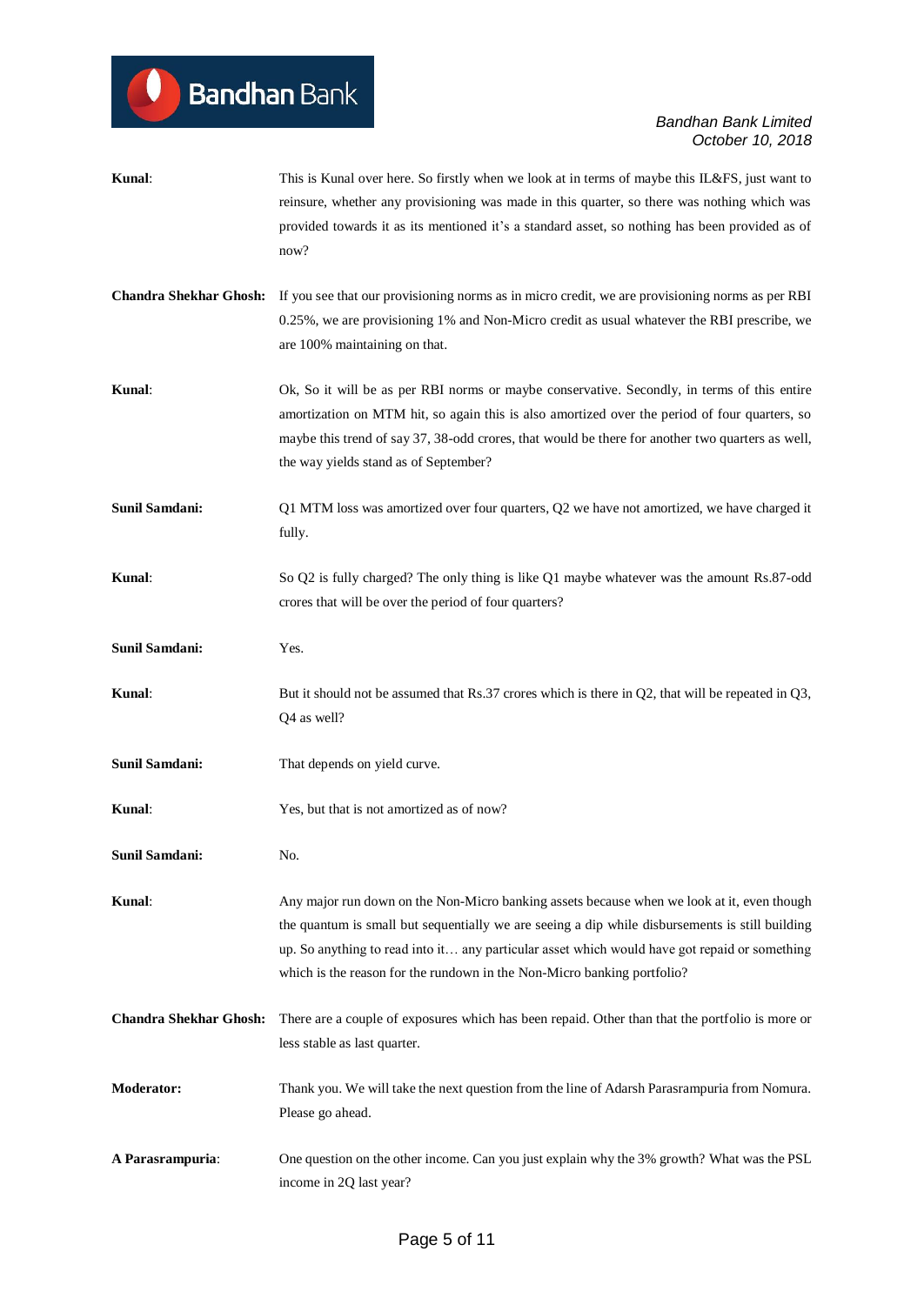**Sunil Samdani:** Our policy for PSL last year was that we used to accrue it in P&L, when we sell it and last year we had sold 80% of total PSLC in Q2. As against, this year, we are amortizing it over four quarters to bring it in line with IND AS starting next year.

**Bandhan** Bank

- **A Parasrampuria**: Another question is on the cost side. I think we did have a large hike in employee cost in last year, the MFI or DSC employees also got a hike. So has the full effect run through the employee expense line now – is that now a much more stable stream to look at?
- **Chandra Shekhar Ghosh:** From here on it is a regular. We have not hiked anything in that way. It is a normal way of increments. So only point is that this year because of the three years over for the bank and we have a policy on that every three years we will give the promotion, then because of the bank has come these three years, a large amount of people were waiting for that and the same was done in line with the regular process.

**Moderator:** Thank you. We will take the next question from the line of Saurabh Kumar from JP Morgan. Please go ahead.

- **Saurabh Kumar:** Sir, on your average ticket size, it is about Rs.35,000, so QoQ it is not more, but YoY it is about 22% increase. So how should we read that – is that just transaction to your long-term loan or is there a real ticket size increase which is happening on your existing loans like even in the short duration one?
- **Chandra Shekhar Ghosh:** No, it depends on that. Two points here: One point is that is our number of new customers added in this quarter it has been helped us on that because if you see that the 7.7 lakh new customers added in this quarter, out of that 4.9 lakh in micro credit. So this is the people are getting the loan, their amount is lower than any season the four, five, seven years with us. So always average is coming like this on that.
- **Saurabh Kumar**: My point was basically the 22% increase we are seeing YoY, is that something which is concerning, in the sense that the ticket size should not ideally go beyond this anymore at least because last year a lot of your growth is driven also by ticket size, I was just wondering going ahead should one expect the ticket size grows or not?
- **Sunil Samdani:** If you compare it with March onwards, it is flat and our strategy for micro finance growth is very clear, we typically look at 15-18% customers growth YoY and about 15-18% ticket size for good customers. We believe it is a reasonable increase given 7-8% GDP growth and 4-5% inflation growth.
- **Saurabh Kumar:** Since your customer growth is running at about 3% QoQ, so hardly you are all at 10, 11%, so hopefully in second half you will see a ticket size increase also about 15%?

**Chandra Shekhar Ghosh:** That number we cannot comment, but that is how it grows.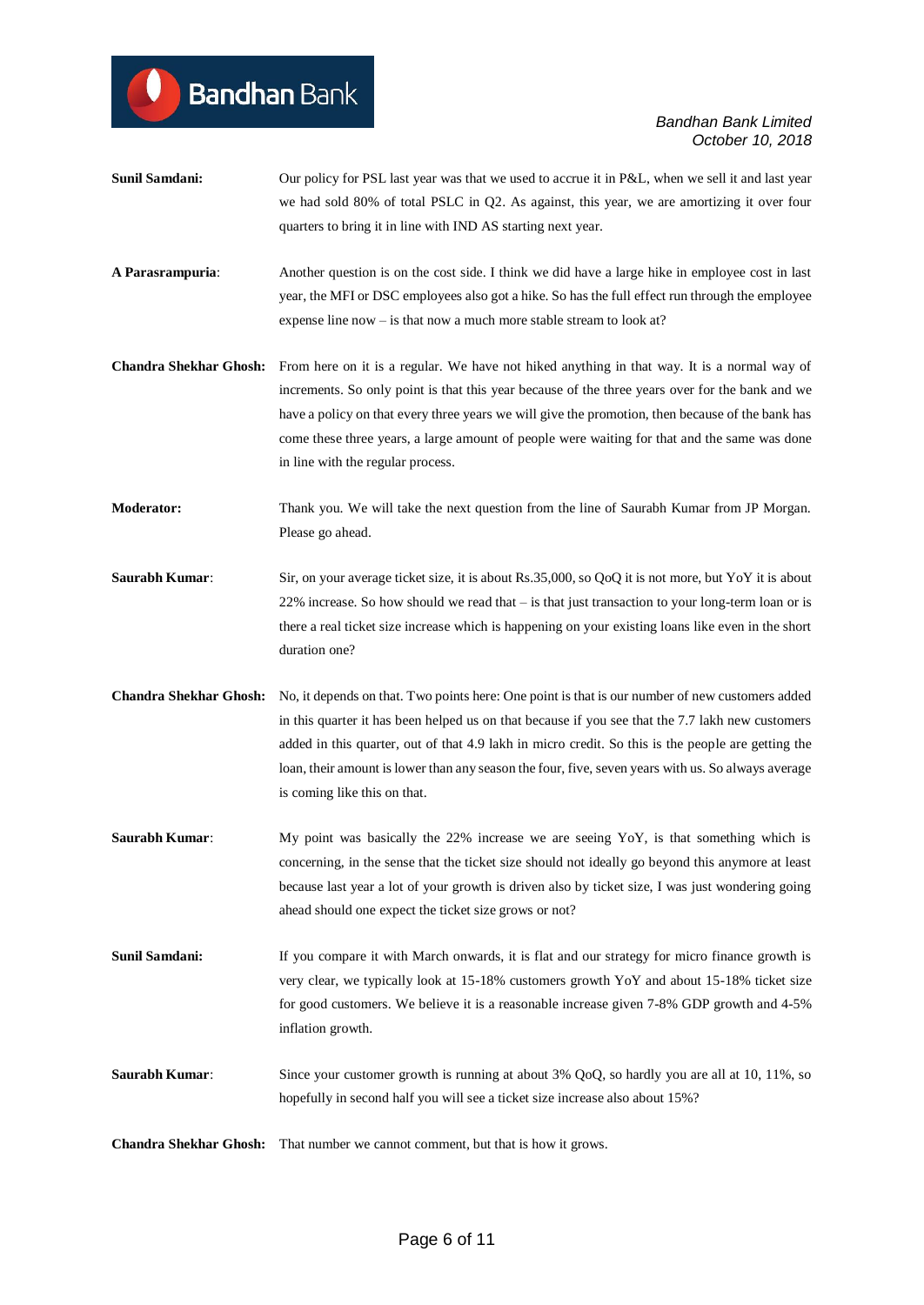$\bullet$ 

*Bandhan Bank Limited October 10, 2018*

| Saurabh Kumar:                             | Sir, what is your PSLC income for this quarter?                                                                                                                                                                                                                                                                                                                                                                                                                                                                                                                                                                                                                                                                                                     |
|--------------------------------------------|-----------------------------------------------------------------------------------------------------------------------------------------------------------------------------------------------------------------------------------------------------------------------------------------------------------------------------------------------------------------------------------------------------------------------------------------------------------------------------------------------------------------------------------------------------------------------------------------------------------------------------------------------------------------------------------------------------------------------------------------------------|
| <b>Sunil Samdani:</b>                      | For this quarter PSLC income is about Rs.65 crores.                                                                                                                                                                                                                                                                                                                                                                                                                                                                                                                                                                                                                                                                                                 |
| <b>Moderator:</b>                          | Thank you. We will take the next question from the line of M B Mahesh from Kotak Securities.<br>Please go ahead.                                                                                                                                                                                                                                                                                                                                                                                                                                                                                                                                                                                                                                    |
| <b>MB</b> Mahesh:                          | Just three broad questions: One, if you could give us a break up of the loan book on the MFI side<br>from a geographical perspective, more specifically if you could tell us at what is the average<br>ticket size that is now being lent in West Bengal as we speak today? Second question is on the<br>savings account side, if you give us what is the current cost of savings deposit as well as what is<br>more than 1 lakh and also if you could give some colour on the cost of term deposit that is being<br>acquired today. The third question is your PAR 30 book or the MFI Book. Finally, in the senior<br>management we did not see Mr. Rahul Johri this time. Just wanted to check, was it a mistake or<br>has there been any change? |
| <b>Chandra Shekhar Ghosh:</b>              | Lot of questions you ask, I will go one-by-one, I will start from the last one. Yes, Rahul has<br>started new enterprise of his own, so that we have been now missed him. And our team is<br>processing on that, very good person we are very soon would like to declare the name. Second<br>question is the average loan disbursement to the micro credit. This is Rs.60,205 for disbursement<br>average across the country and West Bengal also aligned on the same line, not more than that,<br>some other states maybe over also.                                                                                                                                                                                                               |
| <b>M B Mahesh:</b>                         | Savings deposits the last quarter you had indicated that the average savings cost was about 5.1%<br>and you had 1 lakh and above deposits which was about 67% of the overall savings deposits. Is<br>that number changed this quarter?                                                                                                                                                                                                                                                                                                                                                                                                                                                                                                              |
| <b>Sunil Samdani:</b>                      | yes, the savings rate is 5.05% this quarter and the overall 1 lakh and above deposits is 66% of<br>the total deposit.                                                                                                                                                                                                                                                                                                                                                                                                                                                                                                                                                                                                                               |
| <b>M B Mahesh:</b>                         | The term deposit average ticket size, where does that look like roughly?                                                                                                                                                                                                                                                                                                                                                                                                                                                                                                                                                                                                                                                                            |
| Chandra Shekhar Ghosh: I will give to you. |                                                                                                                                                                                                                                                                                                                                                                                                                                                                                                                                                                                                                                                                                                                                                     |
| <b>M B Mahesh:</b>                         | The last question was the PAR-30 in your MFI book. I think you run 2.3% in 1Q?                                                                                                                                                                                                                                                                                                                                                                                                                                                                                                                                                                                                                                                                      |
| Sunil Samdani:                             | It is 1.97%, and it was 2.13% last quarter.                                                                                                                                                                                                                                                                                                                                                                                                                                                                                                                                                                                                                                                                                                         |
| <b>M B Mahesh:</b>                         | The geographical profile of the MFI book or the loan book whichever is available?                                                                                                                                                                                                                                                                                                                                                                                                                                                                                                                                                                                                                                                                   |
| <b>Chandra Shekhar Ghosh:</b>              | 13% is our branch in central, eastern region 53%, northeastern 11% and north 7%, south is 7%<br>and west is 10%.                                                                                                                                                                                                                                                                                                                                                                                                                                                                                                                                                                                                                                    |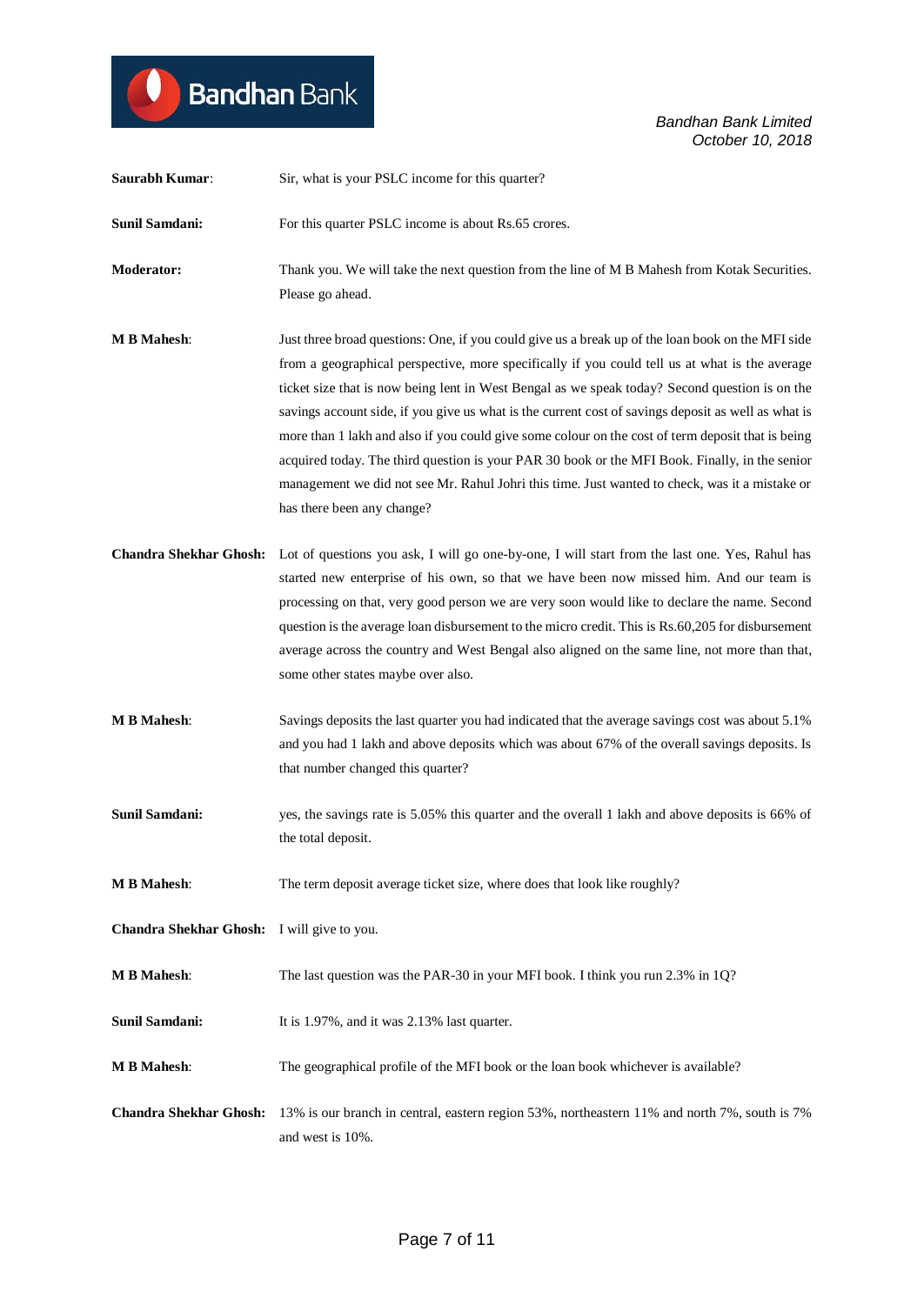$\bullet$ 

| <b>M B Mahesh:</b>            | Is it possible for us to have some granular data on the loan book geographical split on a regular<br>basis?                                                                                                                                                                                                                                                                |
|-------------------------------|----------------------------------------------------------------------------------------------------------------------------------------------------------------------------------------------------------------------------------------------------------------------------------------------------------------------------------------------------------------------------|
|                               | Chandra Shekhar Ghosh: Central 8%, eastern region 58%, northeastern 21%, north 4%, south 2%, west 6%.                                                                                                                                                                                                                                                                      |
| Moderator:                    | Thank you. We will take the next question from the line of Mayank Bukrediwala from Goldman<br>Sachs. Please go ahead.                                                                                                                                                                                                                                                      |
| <b>Mayank Bukrediwala:</b>    | I have one data related question. Can you give us the breakup of your general banking book<br>between the SEL, MSME and the pure retail?                                                                                                                                                                                                                                   |
| <b>Chandra Shekhar Ghosh:</b> | My micro credit loan is 86.7%, SEL 4.9%, retail 3.2%, SME 5.2%.                                                                                                                                                                                                                                                                                                            |
| <b>Mayank Bukrediwala:</b>    | Also just in terms of following from Mahesh's question, on the loan book in terms of the<br>incremental growth, can you give us some color on where the higher proportion of incremental<br>growth is coming from – is this still largely from east or are you seeing more incremental growth<br>coming from the central states?                                           |
|                               | Chandra Shekhar Ghosh: If you see the book, very near to our micro credit book is in March figure. Whatever the March<br>is the percentage wise figure in there, I hope there is not much more increase on that.                                                                                                                                                           |
| Sunil Samdani:                | Typically, on the acquisition of new customer, it is happening outside West Bengal more, but<br>since the existing customer base of West Bengal and the average ticket size is higher than the<br>other states, the mix will not totally reflect the change in customer acquisition.                                                                                       |
| <b>Mayank Bukrediwala:</b>    | Also, just from an asset quality perspective, are you seeing some issues emerge in certain states<br>like did we see any issues in Assam because of the floods or the political situation over there?<br>While your total PAR is still very comfortable at 1.97%, in any of the states have you seen this<br>move up materially over the last quarter?                     |
|                               | <b>Chandra Shekhar Ghosh:</b> We have not seen any impact in Kerala and Assam or for that matter any geography which has<br>increased materially from last quarter.                                                                                                                                                                                                        |
| Moderator:                    | Thank you. We will take the next question from the line of Supratim Basu from Americorp<br>Capital. Please go ahead.                                                                                                                                                                                                                                                       |
| <b>Supratim Basu:</b>         | If you could just talk a little bit about the IL&FS exposure of Rs.388 crores, it was a bit of a<br>surprise that you have such a large exposure to a single client given the nature of the bank and<br>given your past history, so what was the thinking behind this, when was this loan given, is it a<br>single entity and what is the current status of this exposure? |
| Sunil Samdani:                | Currently the loan is standard.                                                                                                                                                                                                                                                                                                                                            |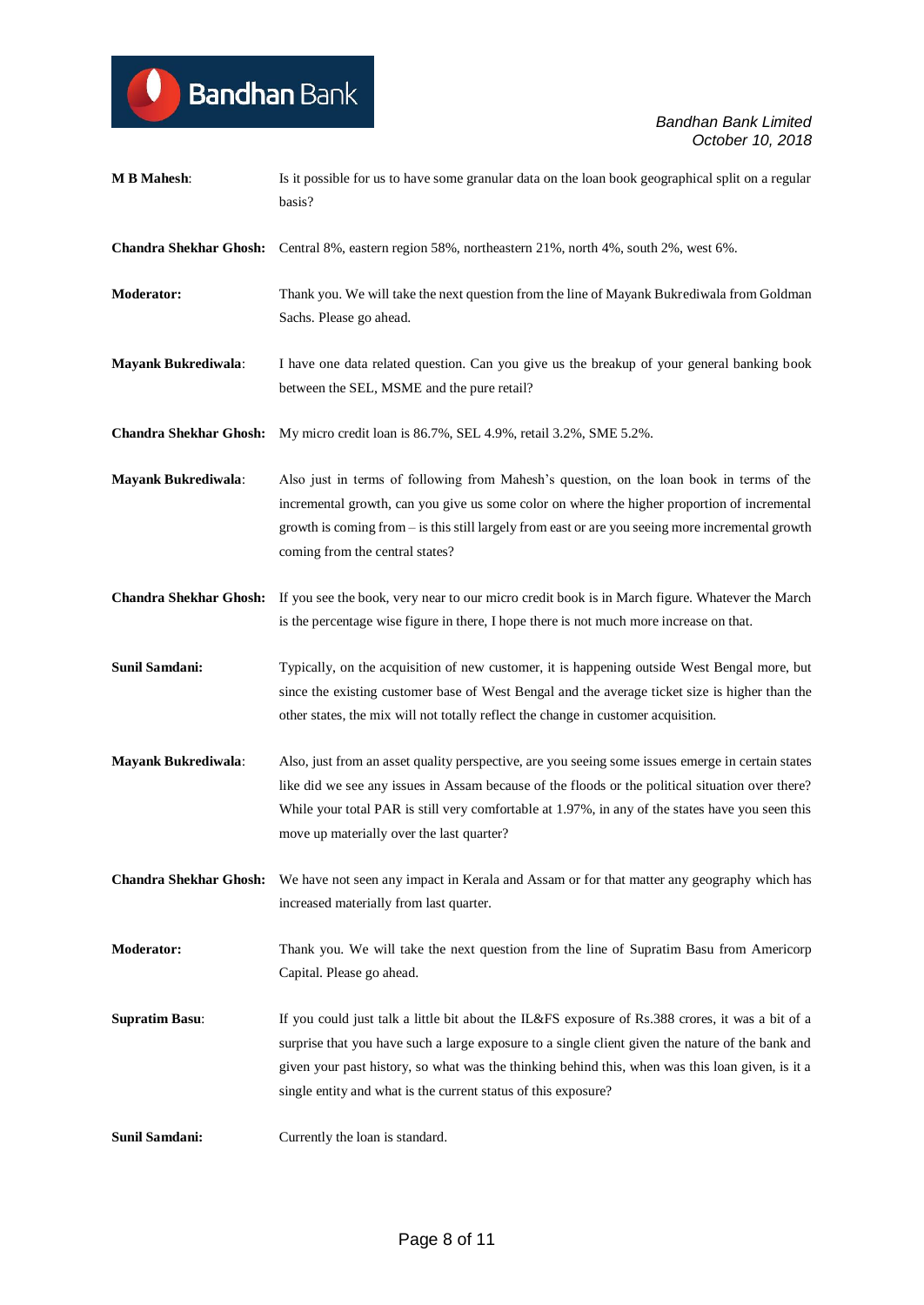- **Supratim Basu:** But if you could just talk about the thinking behind this loan, that is given that it is kind of beyond six sigma limits of the normal lending that you have been doing?
- **Sunil Samdani:** We are not in corporate banking, This is the only loan, otherwise we do not have corporate book.

**Supratim Basu:** So when this particular liability incurred as in which year?

- **Sunil Samdani:** It was taken in two tranches; one was two years back, another was about 6 months back.
- **Supratim Basu:** And then what is the tenure of this particular exposure, that is when does it actually come due?
- **Chandra Shekhar Ghosh:** We'll restrict any further details on this.

**Bandhan** Bank

**Supratim Basu:** One other different question which is that with RBI basically saying that you cannot expand any further in terms of branches until the shareholding thing is settled. Do you see that as being a drag on the growth for the next two to four quarters?

**Chandra Shekhar Ghosh:** If you see that we have 938 branches and within that branches we have been opened 2.8 lakh new accounts and the micro credit office we have 3,010. Whatever in this year we needed to open the DSC already we have opened on that, there also added 4.9 lakhs new customers. So this is according to the number of branches and DSC, the business wise we have like to use in this existing branches and good number of accounts. Second point if you see that my credit growth has come 51%. Out of that which is 87% is the micro credit. The business wise it is not a very big issue without increasing the new branch or DSC. If I say that per DSC number of customers now as a borrower is 2,700. We have the capacity per DSC 3,600. So 900 per DSC we have the capacity to add. But if we would like to reach on that 3,600, we are needing another 2.5-years to cross it. So in that sense number is there. Bank branch 938 branches, we average 3,000 customers in there. Any private bank has 25,000-30,000 customers in that branch. Also, the opportunities we like to add more customers in the existing branches. So that I hope the business growth is not this type of challenge for us.

**Supratim Basu:** And then the RBI restriction does not actually affect your MFI service centers, right, it is only actual branches?

**Chandra Shekhar Ghosh:** As per my disclosure whatever I received by Reserve Bank of India given, I hope that, but we will like to take a call because we do not have any plan in this year to open any DSC because whatever the plan we had to open DSC, 250 we already opened.

**Supratim Basu:** So effectively what you are saying is that as far as FY'19 business plan targets are, they have already been executed? Okay, great. One final thing on that RBI thing that any thoughts in terms of the timeline by which you will be complying with the shareholder down sell requirement?

**Chandra Shekhar Ghosh:** Whatever we have disclosed in the matter related to RBI as of now, I cannot go beyond this.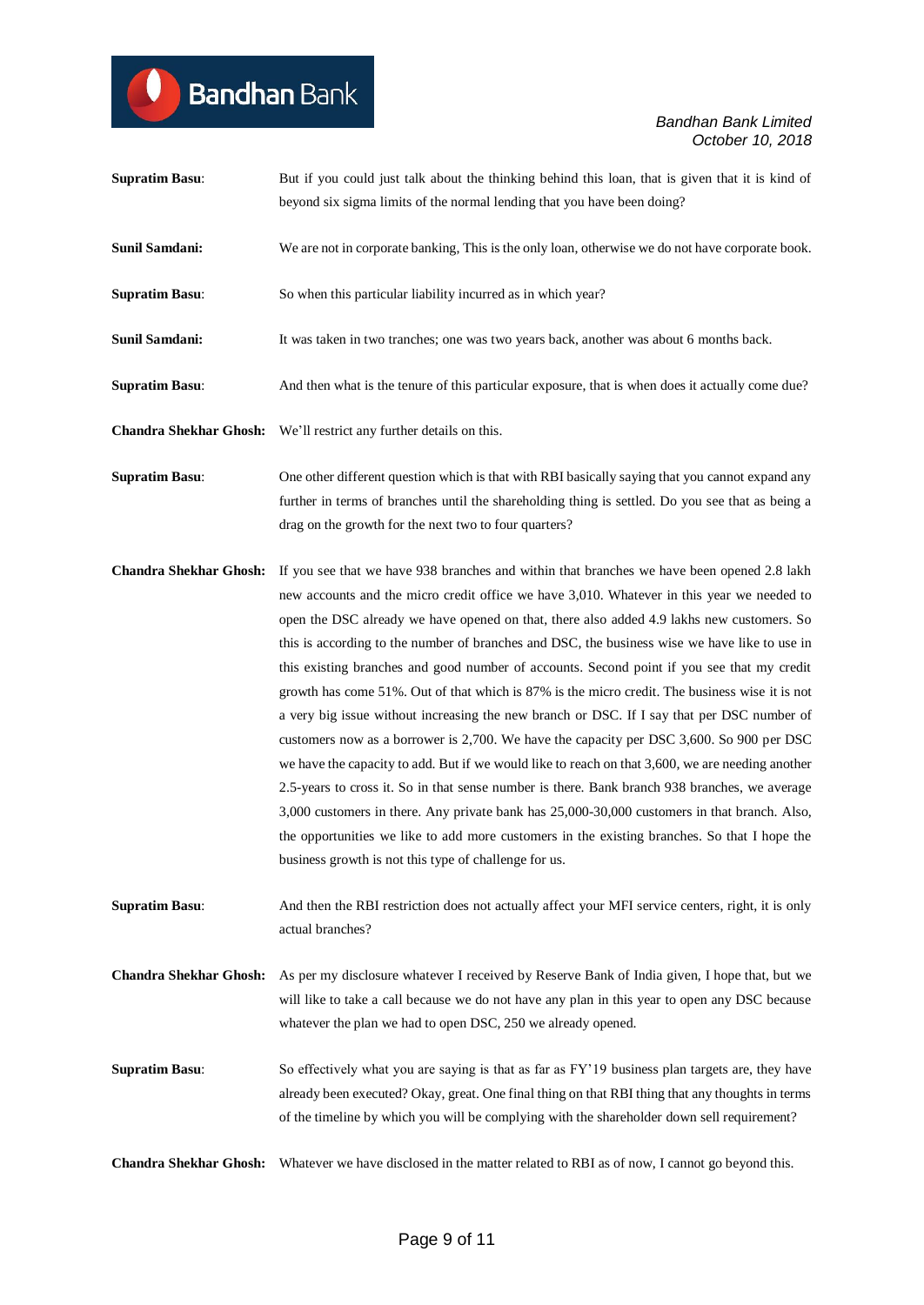**Moderator:** Thank you. We will take the next question from the line of Nishant Shah from Macquarie. Please go ahead. **Nishant Shah:** Most of my questions have been answered, just one question on Slide #22 which is the management team, am I also seeing Saurabh Jain who is the Head of Wholesale Banking for the first time. Is this a new hire? What are the plans like do we plan to enter into wholesale banking? **Chandra Shekhar Ghosh:** We have appointed on that. Because on the Asset side, SME and MSME will be driven under him. Second, we are now working on new product design for liabilities for corporate, like of the salary account and the cash management service, which also comes under him. **Nishant Shah:** On IL&FS, where is this loan classified – is it fair to assume it is classified under SME loan, right? *Chandra Shekhar Ghosh:* We request all of you to not to ask any more specific on any particular customer? **Moderator:** Thank you. We will take the next question from the line of Rahul Maheshwari from TCG Asset Management. Please go ahead. **Rahul Maheshwari**: Two things: In the current monsoon, we have found especially at the eastern and northeastern region, there was a deficit of 24% rainfall. Do you expect any signs that it may impact at least on a micro credit part or the SME part which is there? This is the first question. Second one, as you said the AUM growth which is there. Can you bifurcate into what is incremental growth from new branches and what is the growth from old branches? **Chandra Shekhar Ghosh:** First of all, in micro credit, we are not giving the direct agriculture loan, we are giving more of that in allied activities on that, cow, fisheries like on that. So this is not that much related, but we saw that in that area the agriculture production is not very bad on that. So it will be moderate but I have not seen any risk for future in this year. **Rahul Maheshwari:** Delay in the repayments and all these things, there was nothing...? **Chandra Shekhar Ghosh:** We have not seen anything. **Rahul Maheshwari**: Second, on the growth part from the new branches and the old branches, can you give that as a bifurcation? On an average past history what you have witnessed that on a per quarter this much was the growth from the new branches addition and this was from the old branches? **Chandra Shekhar Ghosh:** As of now if you see that the bank branch growth 100 customers every branch has given to us average. We have not seen any big difference one to other. So this is the main plan target on that and we see that they are achieving on that. Business wise, if you say liabilities, rural semi-urban types of plan and our people are 99% target they are achieving. So that you see main plan is the

**Bandhan** Bank